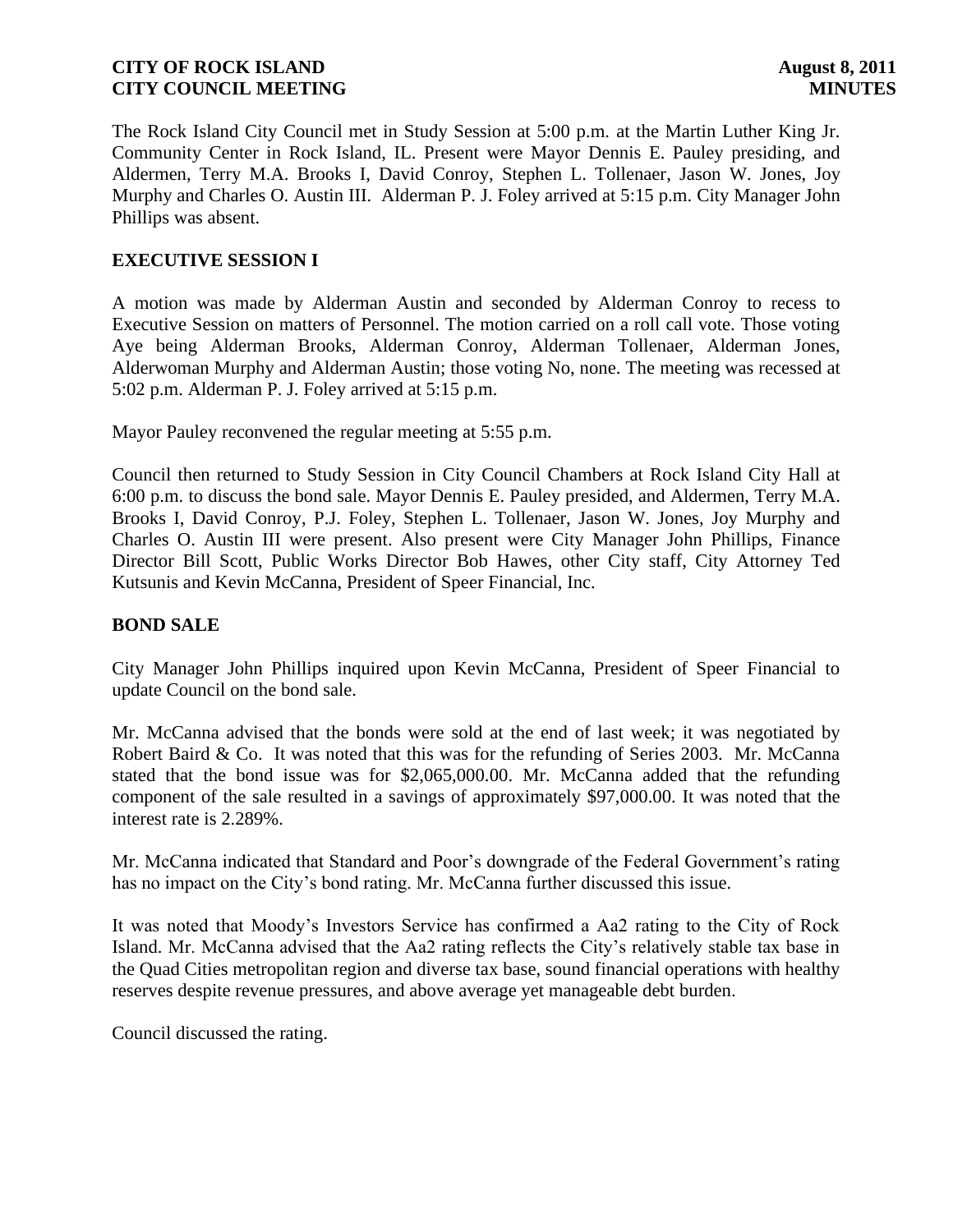### **EXECUTIVE SESSION II**

A motion was made by Alderwoman Murphy and seconded by Alderman Tollenaer to recess to Executive Session on matters of Litigation. The motion carried on a roll call vote. Those voting Aye being Alderman Brooks, Alderman Conroy, Alderman Foley, Alderman Tollenaer, Alderman Jones, Alderwoman Murphy and Alderman Austin; those voting No, none. The meeting was recessed at 6:11 p.m.

Mayor Pauley reconvened the regular meeting at 6:20 p.m.

### **ADJOURNMENT**

A motion made by Alderman Conroy and seconded by Alderwoman Murphy to adjourn the meeting carried by the following Aye and No vote. Those voting Aye being Alderman Brooks, Alderman Conroy, Alderman Foley, Alderman Tollenaer, Alderman Jones, Alderwoman Murphy and Alderman Austin; those voting No, none. The meeting was adjourned at 6:21 p.m.

> \_\_\_\_\_\_\_\_\_\_\_\_\_\_\_\_\_\_\_\_\_\_\_\_\_\_\_\_ Aleisha L. Patchin, City Clerk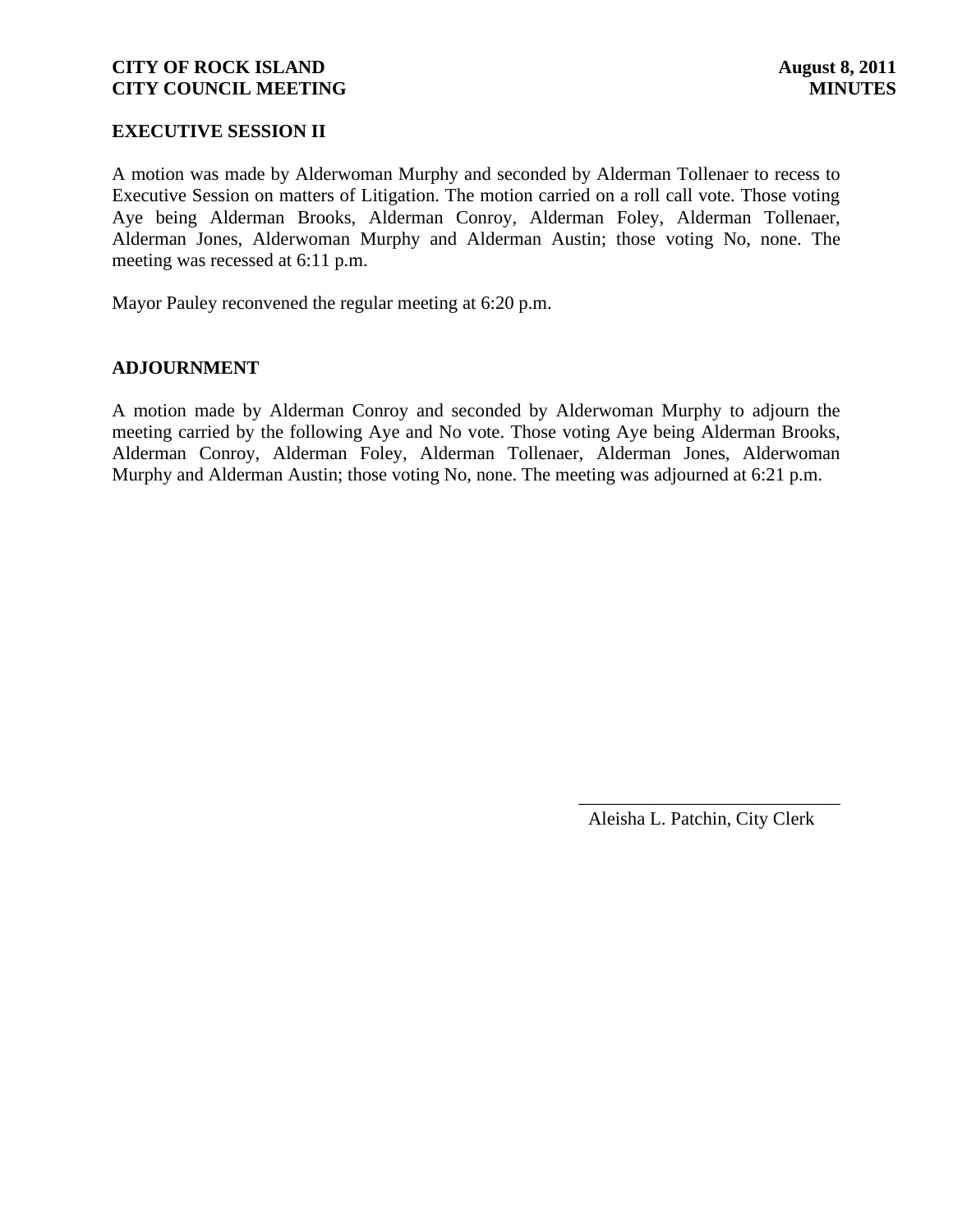Rock Island City Council met in regular session at 6:45 p.m. in Council Chambers of Rock Island City Hall. Present were Mayor Dennis E. Pauley, presiding, and Aldermen Terry M.A. Brooks I, David Conroy, P. J. Foley, Stephen L. Tollenaer, Jason W. Jones, Joy Murphy and Charles O. Austin III. Also present was City Manager John Phillips.

### **Introductory Proceedings**

Mayor Pauley called the meeting to order and led in the Pledge of Allegiance. Alderman Jones gave the Invocation.

### Agenda Item #5 **Minutes of the Meeting of July 25, 2011.**

A motion was made by Alderman Austin and seconded by Alderman Jones to approve the Minutes of the Meeting of July 25, 2011. The motion carried by the following Aye and No vote; those voting Aye being Alderman Brooks, Alderman Conroy, Alderman Foley, Alderman Tollenaer, Alderman Jones, Alderwoman Murphy and Alderman Austin; those voting No, none.

# Agenda Item #6 **Update Rock Island by Mayor Pauley.**

Update Rock Island was not held this week.

## Agenda Item #7 **Announcement of the 2011 Citizen of the Year Winners.**

Alderman Chuck Austin, Co-Chairman of the Citizen of the Year Committee announced the winners for the 2011 Citizen of the Year. Alderman Austin stated that he and Alderwoman Murphy had the pleasure of being on the Citizen of the Year Committee this year. Alderman Austin noted that there are eight (8) categories for Citizen of the Year. The first seven (7) categories recognize citizens who live in Rock Island and include Business, Professional, Education, Organization, Individual, City Employee and Youth. The final category, Honorary Citizen, recognizes an individual that does not live in Rock Island.

The winners of the eight (8) categories are as follows: Business - MetroLink; Professional - Janet Masamoto; Education - Janet Jo Lockhart - Johnson; Organization - Renaissance Rock Island; Individual - Ed & Nancy Hanna; City Employee - Dytanya Robinson; Youth - Anna Pienta; and Habitat for Humanity won for Honorary Citizen.

Alderman Austin advised that the overall 2011 Citizen of the Year will be named on Monday, August 22, 2011 at the Council meeting. Alderman Austin added that all of the winners will ride in the Labor Day Parade on Monday, September 5, 2011. It was noted that the overall Citizen of the Year will be the Grand Marshal of the parade.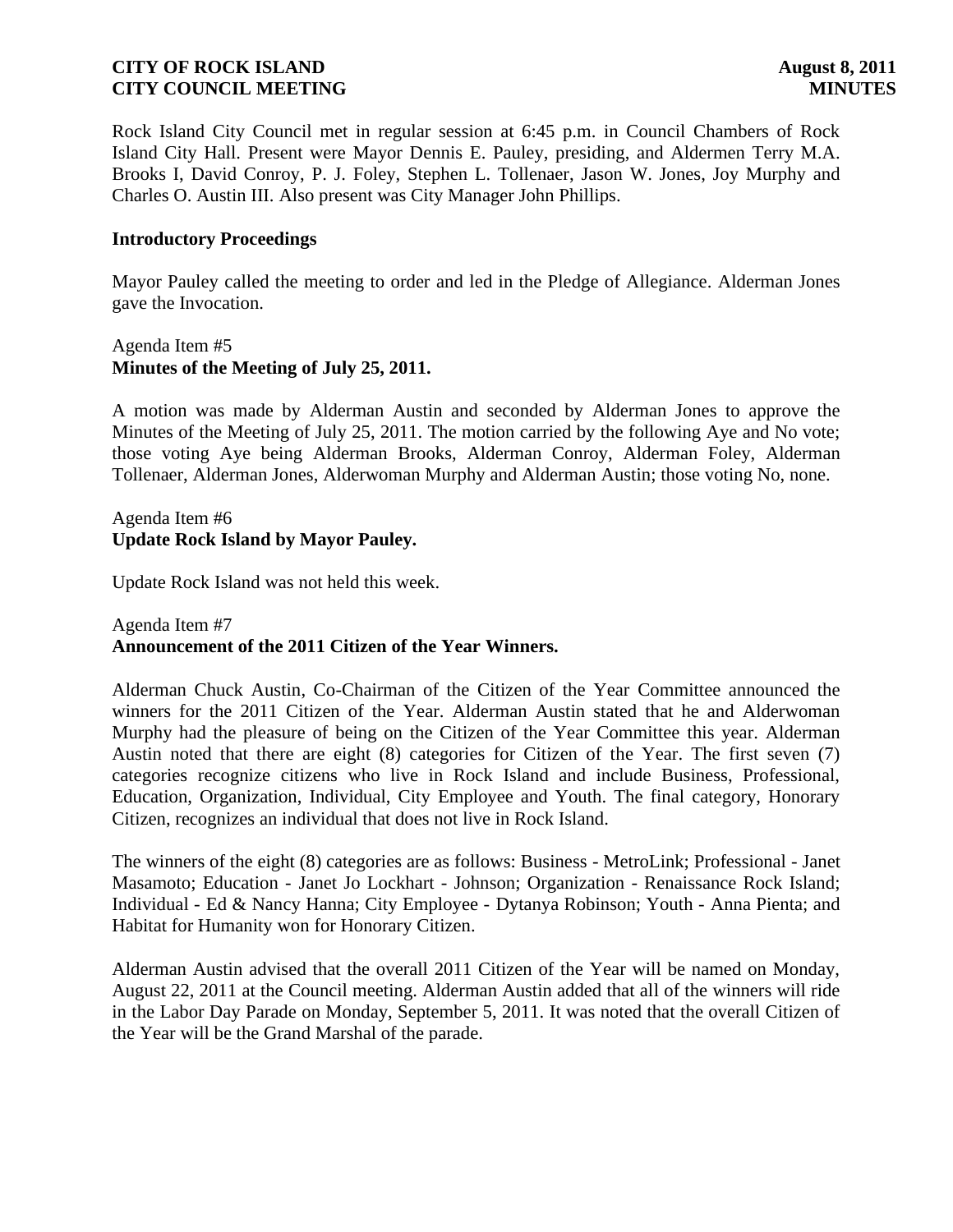### Agenda Item #8 **Presentation of Tell on Your Neighbor Awards by the Beautification Commission.**

Beautification Commission member Bob Towler stepped forward and Mayor Pauley joined Mr. Towler at the podium to present the Tell on Your Neighbor Awards. Mr. Towler stated that this is the  $37<sup>th</sup>$  annual Tell on Your Neighbor contest. The purpose of the contest is to recognize residents who show pride in their homes and neighborhoods by keeping neat and well maintained yards.

Mr. Towler then named the recipients of the Residential Beautification Award. The winners are as follows; James and Theresa Saltsman; Samantha Robinson; Clayton Peterson & Steven Johnson; Ann Balderson; Frank & Jean Lyons; Pernon & Joyce Tew; Dan & Diane Budelier; Alan & Cathy Metz; Edward & Mary Littig; Ann Shipman; James & Deborah Braet; Denise Nass & Cindy Brubaker; and Will Walloch. After the awards, pictures were taken with Mayor Pauley.

# Agenda Item #9 **Proclamation declaring Friday, August 12, 2011 as KJWW Day.**

Mayor Pauley read the Proclamation declaring Friday, August 12, 2011 as KJWW Day.

Mr. Paul VanDuyne and Larry Pithan accepted the Proclamation and the business benchmark award.

Mr. VanDuyne thanked the Mayor and City Council for the Proclamation and the award. Mr. VanDuyne stated that KJWW is honored, and thanked the City for helping KJWW expand their operation when they were landlocked.

### Agenda Item #10

# **An Ordinance authorizing the issuance of General Obligation Bonds Series 2011A to finance street improvement projects and the refunding of prior bonds.**

It was moved by Alderwoman Murphy and seconded by Alderman Conroy to pass the ordinance. The motion carried by the following Aye and No vote: those voting Aye being Alderman Brooks, Alderman Conroy, Alderman Foley, Alderman Tollenaer, Alderman Jones, Alderwoman Murphy and Alderman Austin; those voting No, none.

### Agenda Item #11

# **A Special Ordinance amending Chapter 10, Article I, Sec. 10-53 of the Code of Ordinances regarding Presence in City Parking Building and Parking Lot C.**

Alderman Jones moved and Alderman Conroy seconded to consider, suspend the rules and pass the ordinance. The motion carried by the following Aye and No vote: those voting Aye being Alderman Brooks, Alderman Conroy, Alderman Foley, Alderman Tollenaer, Alderman Jones, Alderwoman Murphy and Alderman Austin; those voting No, none.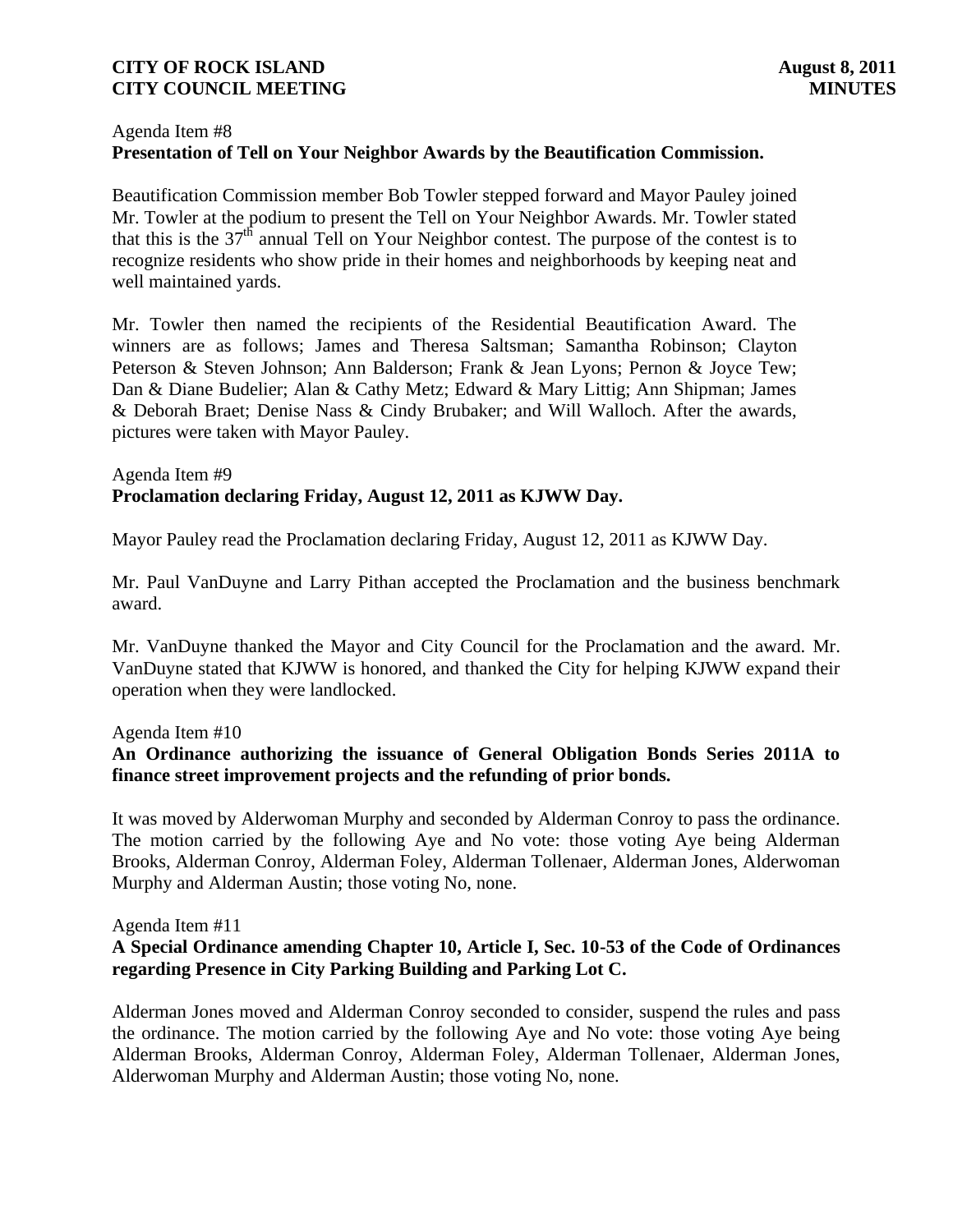Agenda Item #12

# **A Special Ordinance amending Chapter 10, Article VI, Sec. 10-107.11 of the Code of Ordinances to include Sec. 10-23 Loitering and Sec.10-53 Presence in City Parking Building and Parking Lot C.**

It was moved by Alderman Jones and seconded by Alderman Conroy to consider, suspend the rules and pass the ordinance. The motion carried by the following Aye and No vote: those voting Aye being Alderman Brooks, Alderman Conroy, Alderman Foley, Alderman Tollenaer, Alderman Jones, Alderwoman Murphy and Alderman Austin; those voting No, none.

Agenda Item #13 **CLAIMS**

It was moved by Alderman Austin, seconded by Alderwoman Murphy to accept the following reports and authorize payment as recommended. The motion carried by the following Aye and No vote: those voting Aye being Alderman Brooks, Alderman Conroy, Alderman Foley, Alderman Tollenaer, Alderman Jones, Alderwoman Murphy and Alderman Austin; those voting No, none.

- a. Report from the Administrative Services Department regarding payment in the amount of \$4,607.59 to Kutsunis and Weng for legal services rendered for the month of July.
- b. Report from the Public Works Department regarding payment #10 in the amount of \$4,668.00. to the Treasurer of the State of Illinois for the City's share of the IL. 92 resurfacing project from  $38<sup>th</sup>$  Street to the Moline border. (229)
- c. Report from the Public Works Department regarding payment #2 in the amount of  $$96,349.50$  to Langman Construction, Inc. for services provided for the  $26<sup>th</sup>$  Avenue reconstruction:  $32<sup>nd</sup>$  to  $34<sup>th</sup>$  Streets project. (230)
- d. Report from the Public Works Department regarding payment #2 in the amount of \$194,393.08 to Valley Construction for services provided for the Rock Island Parkway improvements project. (236)
- e. Report from the Public Works Department regarding payment #9 in the amount of \$648,710.30 to General Constructors, Inc. for services provided for the Public Works street garage project. (241)
- f. Report from the Public Works Department regarding payment in the amount of \$14,661.16 to Howard R. Green for services provided for the  $14<sup>th</sup>$  Street water tower replacement project. (242)

### Agenda Item #14

**Claims for the weeks of July 22nd through July 28th in the amount of \$1,440,478.83 and July 29th through August 4th in the amount of \$861,898.95.**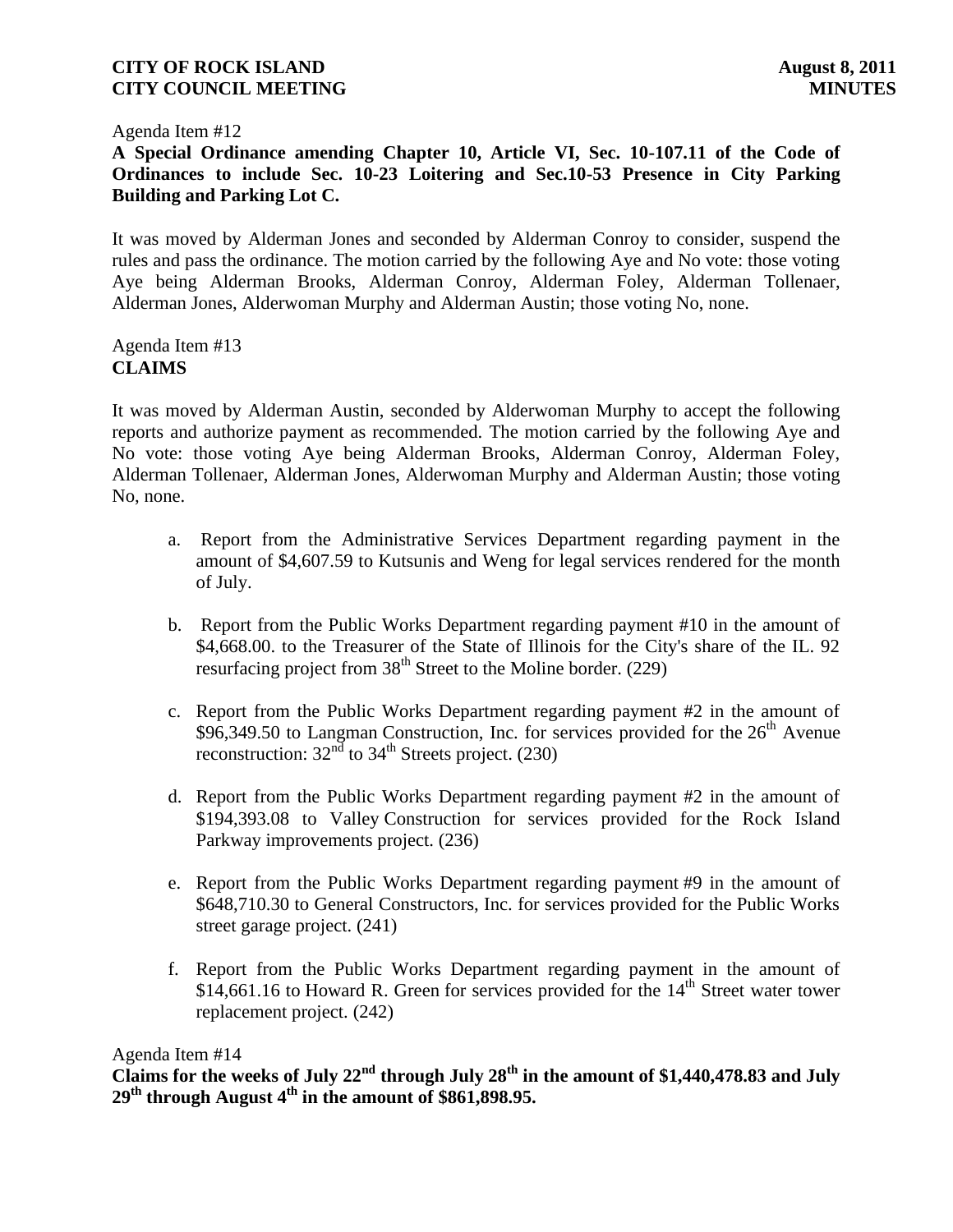Alderman Austin moved and Alderman Foley seconded to allow the claims. The motion carried by the following Aye and No vote: those voting Aye being Alderman Brooks, Alderman Conroy, Alderman Foley, Alderman Tollenaer, Alderman Jones, Alderwoman Murphy and Alderman Austin; those voting No, none.

### Agenda Item #15 **Payroll for the weeks of July 11th through July 24th in the amount of \$1,317,270.03.**

It was moved by Alderman Conroy and seconded by Alderwoman Murphy to allow the payroll. The motion carried by the following Aye and No vote: those voting Aye being Alderman Brooks, Alderman Conroy, Alderman Foley, Alderman Tollenaer, Alderman Jones, Alderwoman Murphy and Alderman Austin; those voting No, none.

### Agenda Item #16

## **Report from the Public Works Department regarding the purchase of three (3) complete Externalift screw pump assemblies from Siemens Industry, Inc. in the amount of \$133,682.00.**

Alderman Jones moved and Alderman Conroy seconded to approve the purchase as recommended. The motion carried by the following Aye and No vote: those voting Aye being Alderman Brooks, Alderman Conroy, Alderman Foley, Alderman Tollenaer, Alderman Jones, Alderwoman Murphy and Alderman Austin; those voting No, none.

#### Agenda Item #17

# **Report from the Public Works Department regarding bids for the 2011 Joint Sewer Lining Program, recommending the bid be awarded to Hoerr Construction, Inc. in the amount of \$142,647.50.**

It was moved by Alderman Conroy and seconded by Alderman Foley to award the bid as recommended and authorize the City Manager to execute the contract documents. The motion carried by the following Aye and No vote: those voting Aye being Alderman Brooks, Alderman Conroy, Alderman Foley, Alderman Tollenaer, Alderman Jones, Alderwoman Murphy and Alderman Austin; those voting No, none.

#### Agenda Item #18

**Report from the Public Works Department regarding bids for 46th Street, 29th Avenue and 47th Street Court Reconstruction, recommending the bid be awarded to Walter D. Laud, Inc. in the amount of \$328,263.50.**

Alderman Foley moved and Alderman Tollenaer seconded to award the bid as recommended and authorize the City Manager to execute the contract documents. The motion carried by the following Aye and No vote: those voting Aye being Alderman Brooks, Alderman Conroy, Alderman Foley, Alderman Tollenaer, Alderman Jones, Alderwoman Murphy and Alderman Austin; those voting No, none.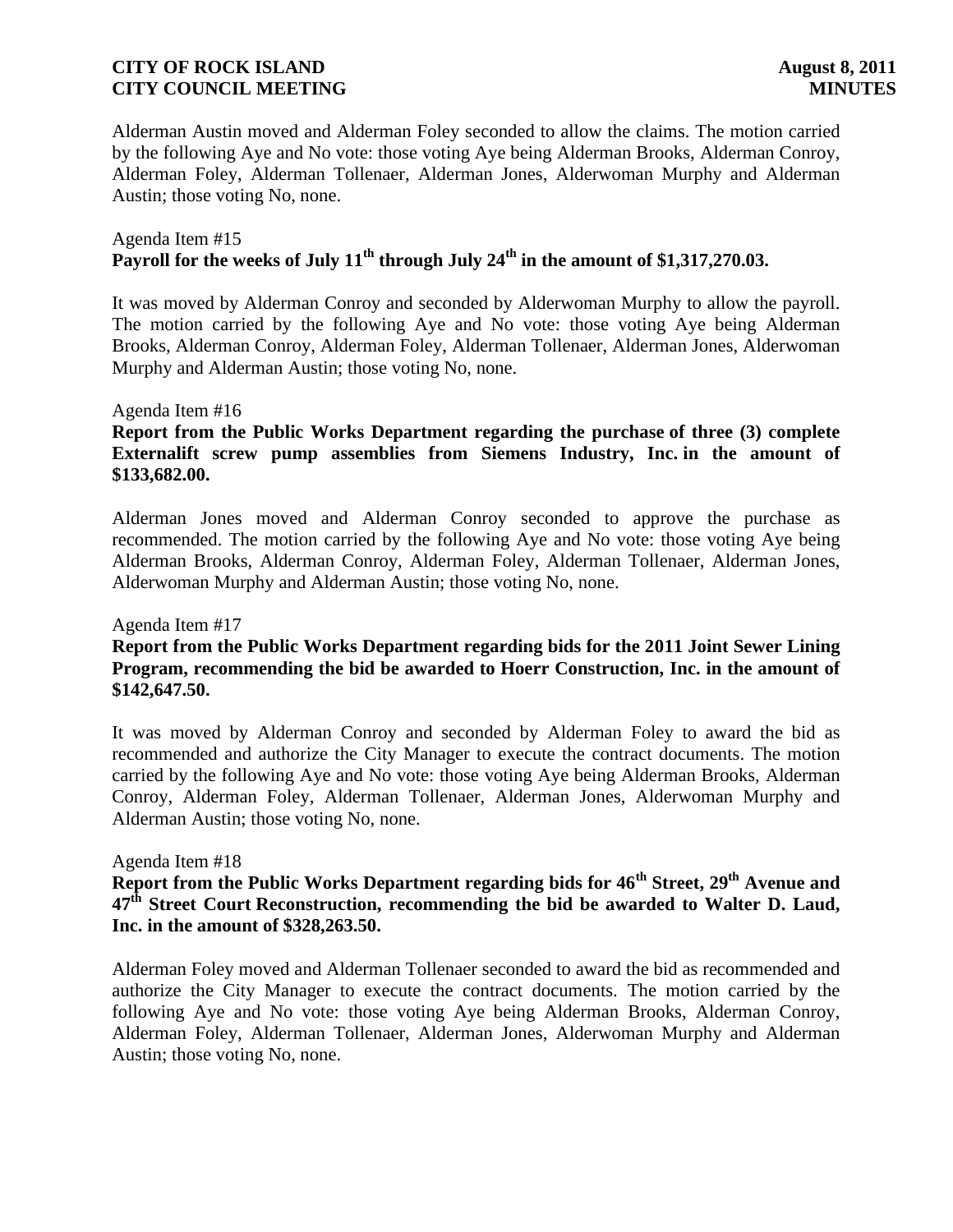#### Agenda Item #19

**Report from the Police Department regarding a one (1) year contract with Rock Island/Milan School District #41 for the services of a School Resource Officer for the 2011/2012 school year.**

It was then moved by Alderman Jones and seconded by Alderwoman Murphy to approve the contract as recommended and authorize the City Manager to execute the contract documents. The motion carried by the following Aye and No vote: those voting Aye being Alderman Brooks, Alderman Conroy, Alderman Foley, Alderman Tollenaer, Alderman Jones, Alderwoman Murphy and Alderman Austin; those voting No, none.

#### Agenda Item #20

**Report from the Police Department regarding a one (1) year contract with Rock Island/Milan School District #41 for a Police Liaison Detective at Rock Island High School for the 2011/2012 school year.**

Alderman Foley moved and Alderwoman Murphy seconded to approve the contract as recommended and authorize the City Manager to execute the contract documents. The motion carried by the following Aye and No vote: those voting Aye being Alderman Brooks, Alderman Conroy, Alderman Foley, Alderman Tollenaer, Alderman Jones, Alderwoman Murphy and Alderman Austin; those voting No, none.

#### Agenda Item #21

## **Report from the Community and Economic Development Department regarding a supplemental agreement with Stanley Consultants for the design, regulatory permits and construction elements for the proposed Schwiebert Riverfront Park transient boat dock.**

It was moved by Alderman Jones and seconded by Alderman Tollenaer to approve the agreement as recommended and authorize the City Manager to execute the contract documents. The motion carried by the following Aye and No vote: those voting Aye being Alderman Brooks, Alderman Conroy, Alderman Foley, Alderman Tollenaer, Alderman Jones, Alderwoman Murphy and Alderman Austin; those voting No, none.

#### Agenda Item #22

## **Report from the Community and Economic Development Department regarding a professional services agreement with the Lakota Group to prepare a visual preference survey and concept streetscape illustrations for the College Hill District.**

Alderwoman Murphy moved and Alderman Jones seconded to approve the agreement as recommended and authorize the City Manager to execute the contract documents. The motion carried by the following Aye and No vote: those voting Aye being Alderman Brooks, Alderman Conroy, Alderman Foley, Alderman Tollenaer, Alderman Jones, Alderwoman Murphy and Alderman Austin; those voting No, none.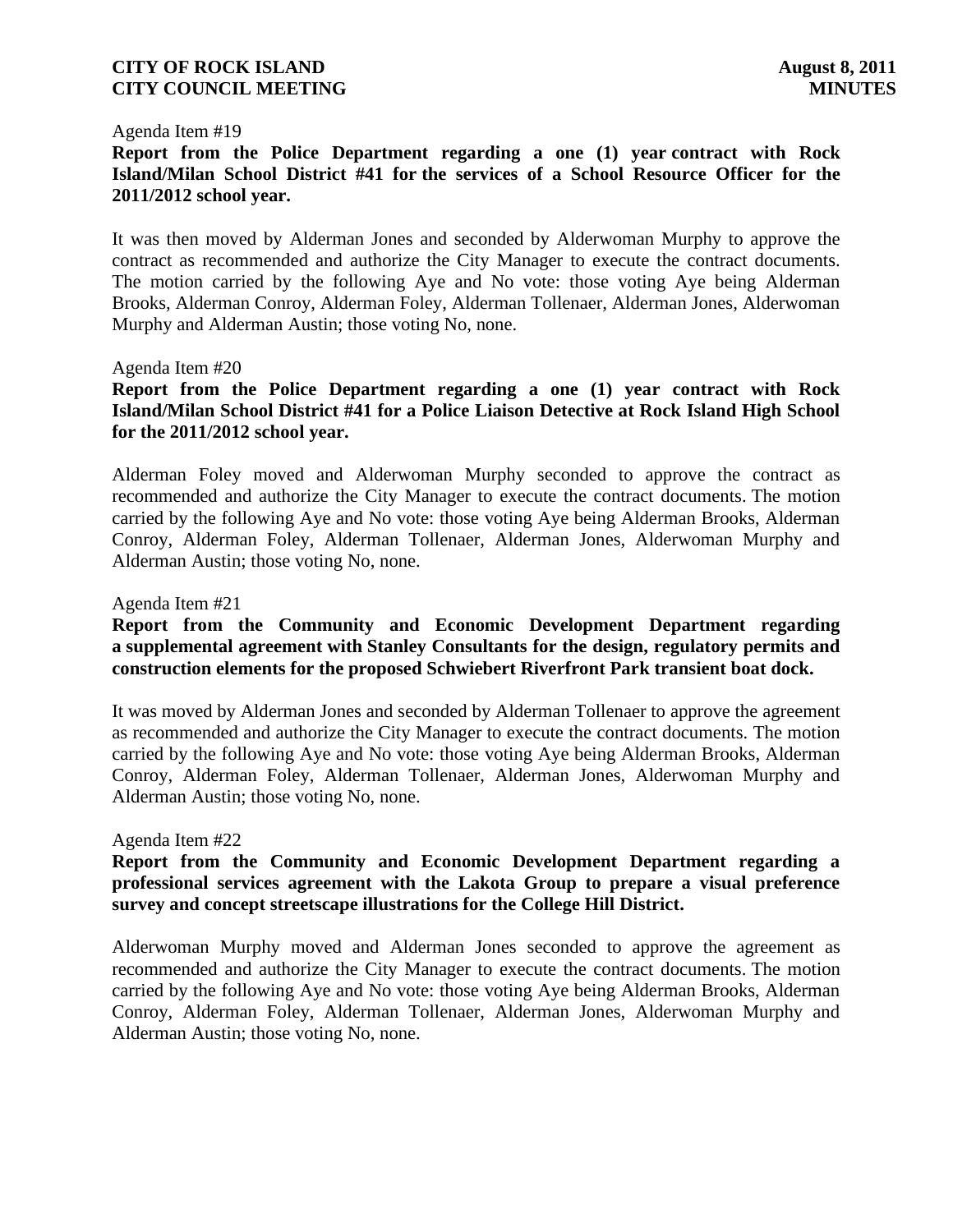#### Agenda Item #23

**Report from the Board of Local Improvements regarding two Special Assessment Ordinances for improvements to 15th Avenue from 33rd Street to 38th Street and improvements to 16th Avenue from 33rd Street to 38th Street.**

It was moved by Alderwoman Murphy and seconded by Alderman Foley to pass the ordinances. The motion carried by the following Aye and No vote: those voting Aye being Alderman Brooks, Alderman Conroy, Alderman Foley, Alderman Tollenaer, Alderman Jones, Alderwoman Murphy and Alderman Austin; those voting No, none.

#### Agenda Item #24

## **Report from General Administration regarding the hiring of Attorney F. Jack Nathan to represent the City for Prairie View Litigation.**

Alderman Tollenaer moved and Alderman Conroy seconded to approve the hiring of Attorney Nathan as recommended and that he be compensated at the same rate as the City Attorney for his work on this case. The motion carried by the following Aye and No vote: those voting Aye being Alderman Brooks, Alderman Conroy, Alderman Foley, Alderman Tollenaer, Alderman Jones, Alderwoman Murphy and Alderman Austin; those voting No, none.

#### Agenda Item #25

**Report from the Public Works Department regarding a request from David Requet of Platinum Hospitality Group LLC to install awnings that will hang over the City Right - of - Way at 3401 30<sup>th</sup> Street** 1401 30<sup>th</sup> Street.

**Note**: Mayor Pauley stated that the correct address for Agenda Item #25 is 1401 30<sup>th</sup> Street and not  $3401 \overline{30}$ <sup>th</sup> Street.

It was then moved by Alderwoman Murphy and seconded by Alderman Austin to approve the request as recommended. The motion carried by the following Aye and No vote: those voting Aye being Alderman Brooks, Alderman Conroy, Alderman Foley, Alderman Tollenaer, Alderman Jones, Alderwoman Murphy and Alderman Austin; those voting No, none.

#### Agenda Item #26

## **Report from the Community and Economic Development Department regarding Fiscal Year 2012/2013 Community Development Block Grant and Gaming Allocation Policies.**

Alderman Austin moved and Alderwoman Murphy seconded to approve Fiscal Year 2012/2013 Community Development Block Grant and Gaming Allocation Policies as recommended. The motion carried by the following Aye and No vote: those voting Aye being Alderman Brooks, Alderman Conroy, Alderman Foley, Alderman Tollenaer, Alderman Jones, Alderwoman Murphy and Alderman Austin; those voting No, none.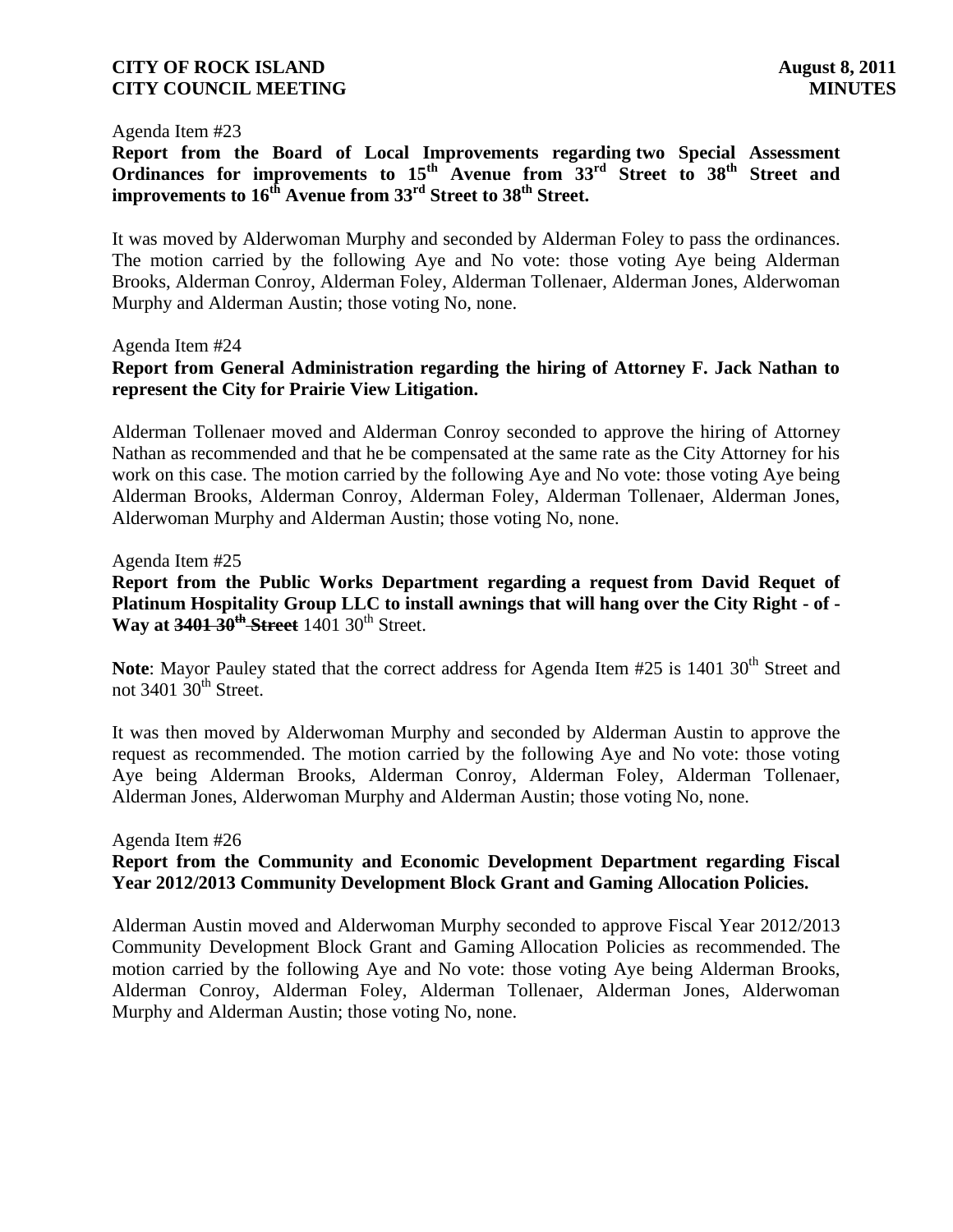#### Agenda Item #27

**Report from the Community and Economic Development Department regarding a request from the Lighthouse Baptist Church for a Riverfront Corridor Overlay District site plan review for a proposed freestanding sign to be located at 4309 Blackhawk Road**.

It was moved by Alderman Tollenaer and seconded by Alderwoman Murphy to approve the request as recommended. The motion carried by the following Aye and No vote: those voting Aye being Alderman Brooks, Alderman Conroy, Alderman Foley, Alderman Tollenaer, Alderman Jones, Alderwoman Murphy and Alderman Austin; those voting No, none.

#### Agenda Item #28

# **Report from the Community and Economic Development Department regarding a request from Clayton Peterson to apply for a Special Use Permit to operate a tailor, quilting and alteration business out of the downstairs dwelling unit at 1202 21st Street.**

Alderman Tollenaer moved and Alderman Jones seconded to allow for the application of the Special Use Permit as recommended. The motion carried by the following Aye and No vote: those voting Aye being Alderman Brooks, Alderman Conroy, Alderman Foley, Alderman Tollenaer, Alderman Jones, Alderwoman Murphy and Alderman Austin; those voting No, none.

### Agenda Item #29

# **Report from the Traffic Engineering Committee regarding a request for removal of a handicapped parking space at 1917 9th Street.**

It was moved by Alderman Tollenaer and seconded by Alderman Austin to approve the request as recommended and refer to the City Attorney for an ordinance. The motion carried by the following Aye and No vote: those voting Aye being Alderman Brooks, Alderman Conroy, Alderman Foley, Alderman Tollenaer, Alderman Jones, Alderwoman Murphy and Alderman Austin; those voting No, none.

Agenda Item #30

# **Report from the Traffic Engineering Committee regarding a request for installation of a handicapped parking space at 1529 40th Street.**

Alderman Tollenaer moved and Alderwoman Murphy seconded to approve the request as recommended and refer to the City Attorney for an ordinance. The motion carried by the following Aye and No vote: those voting Aye being Alderman Brooks, Alderman Conroy, Alderman Foley, Alderman Tollenaer, Alderman Jones, Alderwoman Murphy and Alderman Austin; those voting No, none.

Agenda Item #31

# **Report from the Traffic Engineering Committee regarding a request to restrict parking on the east side of 23rd Street from 1815 23rd Street south to 20th Avenue**.

It was moved by Alderman Tollenaer and seconded by Alderman Foley to approve the request as recommended and refer to the City Attorney for an ordinance. The motion carried by the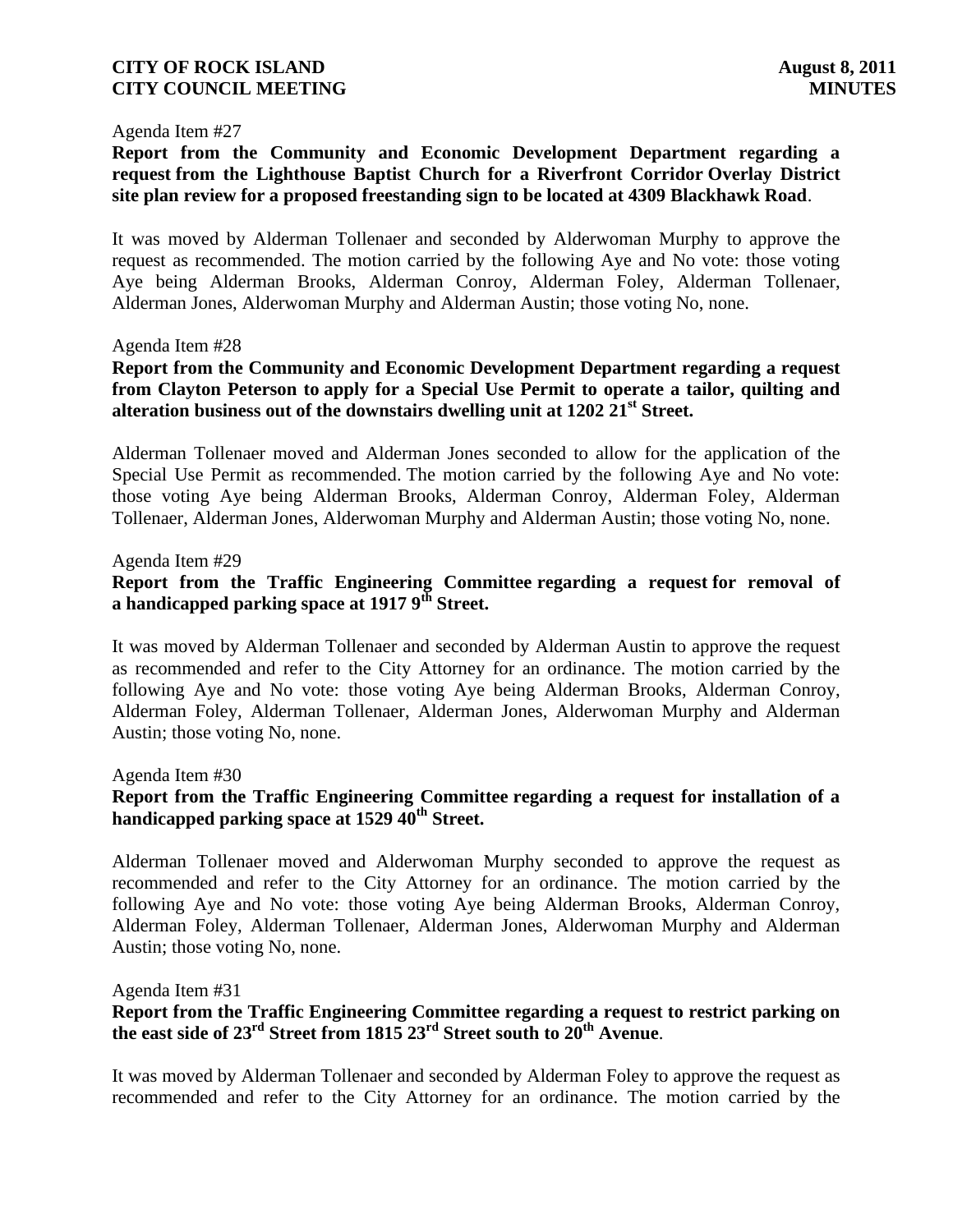following Aye and No vote: those voting Aye being Alderman Brooks, Alderman Conroy, Alderman Foley, Alderman Tollenaer, Alderman Jones, Alderwoman Murphy and Alderman Austin; those voting No, none.

# Agenda Item #32 **Items from the City Manager's Memorandum Packet.**

Mr. Phillips stated that included in the memo packet is a report from the Finance Director regarding customer service improvements concerning the changes in technology and software. Mr. Phillips stated that the recommendation is to move ahead with the implementation of the iNovah centralized cash receipting system.

Mr. Phillips advised that included in the memo packet is a follow up report on trailer parking.

Council discussed this issue in regards to regulating the parking of trailers on City right-of-ways and in residential neighborhoods. Alderman Conroy stated that he would like to further look at this issue in a future Study Session.

City Manager Phillips commented on information included in the memo packet regarding the IEPA loan agreement confirmation letter. Mr. Phillips stated that this is a \$20 million dollar low interest loan for the EPA mandated improvements to the City's wastewater treatment plant. Mr. Phillips added that this also includes \$2.5 million dollars of forgiveness on the principal.

Mr. Phillips made reference to information included in the memo packet regarding the 2010 Census and ward boundary maps.

City Manager Phillips stated that included in the memo packet is information regarding MidAmerican Energy's required enforcement of the National Electrical Safety Code clearance issues.

Mayor Pauley advised that Floatzilla will be held at Lake Potter - Sunset Park on August  $20<sup>th</sup>$ from 10:00 a.m. to 3:00 p.m. The Mayor advised that the Float to break the Guinness World record will be held at 2:00 p.m. Mayor Pauley offered that volunteers are needed from 7:00 a.m.to 4:30 p.m. to help launch boats, park cars, register paddlers, etc.

 Alderman Foley advised that the community lost a great person - Esta Helpenstell on Friday, August 5, 2011.

Alderwoman Murphy reminded everyone to Shop Rock Island. Alderwoman Murphy stated that Simoniz car wash is located on  $4310 \, 46$ <sup>th</sup> Avenue. Alderwoman Murphy advised that Simoniz provides all types of car wash services and detailing services.

Agenda Item #33 **Other Business**

None.